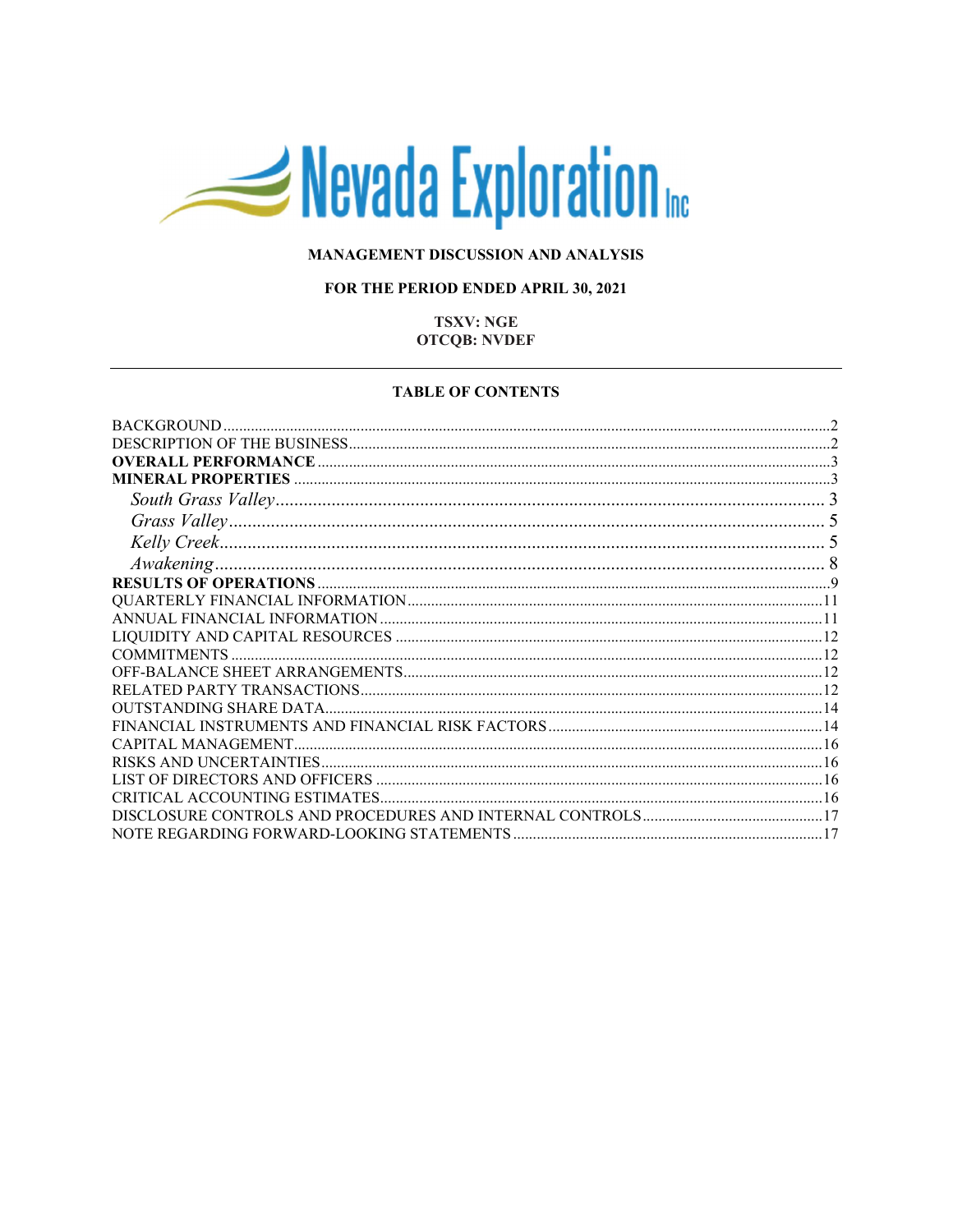#### BACKGROUND

The following Management Discussion and Analysis ("MD&A") prepared as of August 24, 2021 should be read in conjunction with the audited annual consolidated financial statements for the years ended April 30, 2021 and 2020, and the related notes thereto. Those audited annual consolidated financial statements have been prepared in accordance with International Financial Reporting Standards ("IFRS"). All dollar amounts included therein and in the following MD&A are expressed in Canadian dollars except where noted.

Statements in this report that are not historical facts are forward-looking statements involving known and unknown risks and uncertainties, which could cause actual results to vary considerably from these statements. Readers are cautioned not to put undue reliance on forward-looking statements.

Additional information related to Nevada Exploration Inc. (the "Company" or "NGE") is available for view on SEDAR at www.sedar.com.

# CONTINUANCE OF OPERATIONS AND GOING CONCERN

The annual audited consolidated financial statements for the year ended April 30, 2021, www.sedar.com, have been prepared on a going-concern basis which presumes the realization of assets and discharge of liabilities in the normal course of business. The financial statements do not include adjustments to amounts and classifications of assets and liabilities that might be necessary should the Company be unable to continue operations. The business of mining and exploring for minerals involves a high degree of risk and there can be no assurance that current exploration programs will result in profitable mining operations. The Company's continued existence is dependent upon the preservation of its interests in the underlying properties, the discovery of economically and recoverable reserves, the achievement of profitable operations, or the ability of the Company to raise additional financing, or alternatively upon the Company's ability to dispose of its interests on an advantageous basis. The Company has not produced revenues from its exploration activities and does not have a regular source of cash flow. The Company will periodically have to raise funds to continue operations and, although it has been successful thus far in doing so there is no assurance it will be able to do so in the future. The Company estimates that it will need additional capital to operate for the upcoming year.

Although the Company has taken steps to verify title to the properties on which it is conducting exploration and in which it has an interest, in accordance with industry standards for the current stage of exploration of such properties, these procedures do not guarantee the Company's title. Property title may be subject to unregistered prior agreements, unregistered claims and noncompliance with regulatory and environmental requirements.

There is significant ongoing uncertainty surrounding COVID-19 and the extent and duration of the impacts that it may have on our financial position and results, exploration activities, workers, partners, consultants, suppliers and on global financial markets. The Company has taken measures to contain the spread of COVID-19 and is proceeding with its exploration activities, as long as the work environment remains safe.

## DESCRIPTION OF THE BUSINESS

Nevada Exploration Inc. is a publicly traded junior mineral exploration company whose shares are traded on the TSX Venture Exchange ("TSX-V") and on the OTCQB marketplace ("OTCQB"). The Company is engaged in gold exploration focused in Nevada, USA. The Company and its wholly-owned subsidiary Pediment Gold LLC are referred to herein collectively as "the Company", "NGE", "our", or "we".

Nevada's total gold production to date exceeds 225 million ounces, and its current annual production is approximately 5 million ounces, about the same as that of Canada. Less than half of Nevada's bedrock is exposed in its mountain ranges, and the 225 million ounces of production to date clusters near these exposed bedrock areas. The bedrock and geology beneath the cover in Nevada's valley basins is no different than that exposed in its ranges, and so is deemed to be as prospective. However, these covered areas have seen limited systematic exploration to date because conventional regional-scale geochemical sampling programs are ill-suited to looking under cover. Furthermore, the high cost of conventional drilling has precluded the wide-spread use of drilling as a follow-up prospecting tool to evaluate meaningful numbers of targets from regional-scale exploration. The result is that half of Nevada, the world's highest gold producing jurisdiction by area, remains underexplored.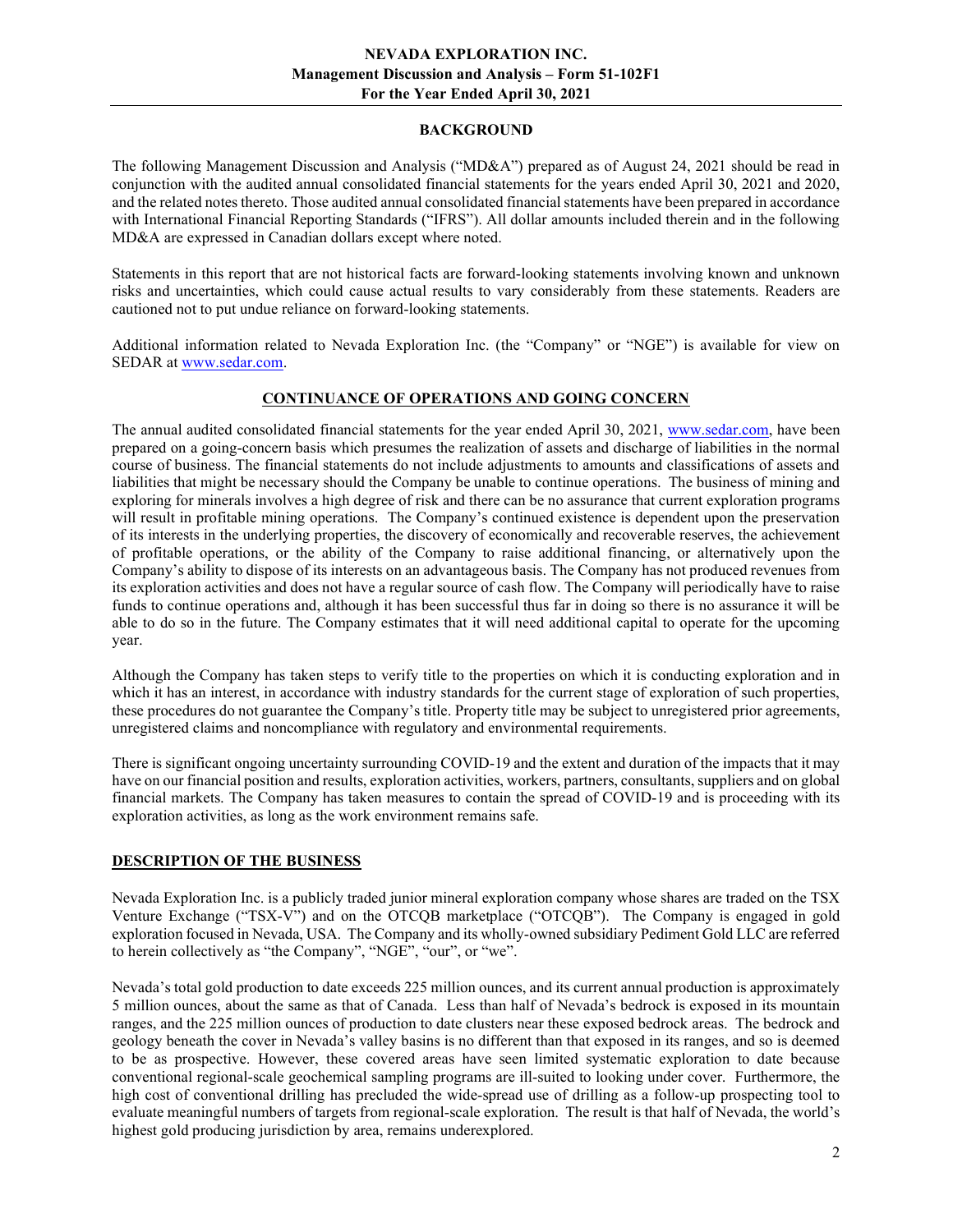NGE's team has spent the last decade to integrate the use of hydrogeochemistry (groundwater chemistry) with conventional exploration tools to develop a Nevada-specific regional-scale geochemical exploration program to evaluate Nevada's basins. With innovative technology, NGE has completed the world's largest groundwater sampling program for gold exploration, collecting approximately 6,000 samples, to evaluate Nevada's covered basins for new gold exploration targets. To advance follow-up targets, NGE has developed a truck-mounted small-diameter RC drill rig, tailored specifically to collecting low-cost groundwater samples (analogous to RAB drilling in other parts of the world), which the Company calls its Scorpion drill rig.

By integrating hydrogeochemistry and early-stage low-cost drilling with proven exploration methods, NGE is generating and advancing a portfolio of gold exploration projects. NGE and its exploration partners have now drilled more than 20,000 metres on targets defined by its integrated exploration program, and at several projects have discovered new large hydrothermal systems, with spatial extents covering several square kilometres, defined by system-appropriate alteration in bedrock over significant drill intervals (>30 metres) containing widespread low-level gold (10-100 ppb) and associated trace-element geochemistry consistent with the geologic and geochemical footprints of Nevada's large gold deposits. These are the types of footprints that have yielded multi-million-ounce gold deposits in Nevada, and with these results NGE has demonstrated the validity of its integrated exploration program to discover and advance new high-quality gold targets in otherwise blind settings.

By overcoming the challenges and radically reducing the costs of exploring in Nevada's covered basins, NGE is taking meaningful steps to open up this important new space for district-scale exploration. NGE's business model is to create shareholder value by leveraging its properties and technology through generative exploration, joint ventures, and other exploration partnerships with the specific goal of discovering large new Carlin-type gold deposits (CTGDs).

# OVERALL PERFORMANCE

During the year ended April 30, 2021, the Company focused its efforts on advancing its South Grass Valley Project. The Company also continued to maintain its holdings at its Kelly Creek, Grass Valley, and other projects.

## MINERAL PROPERTIES

| Project             | <b>NGE Claims</b> |              | OTHER*                   | <b>Total</b> |
|---------------------|-------------------|--------------|--------------------------|--------------|
|                     | <b>Claims</b>     | Area $(km2)$ | Area $(km2)$             | Area $(km2)$ |
| South Grass Valley  | 701               | 57.5         | -                        | 57.5         |
| <b>Grass Valley</b> | 425               | 35.5         | $\overline{\phantom{a}}$ | 35.5         |
| Kelly Creek         | 333               | 23.9         | 29.3                     | 53.2         |
| Awakening           | 362               | 27.5         | $\overline{\phantom{a}}$ | 27.5         |
| <b>TOTAL</b>        | 1,821             | 144.4        | 29.3                     | 173.70       |

NGE directly holds unpatented mining claims and other mineral interests in the following primary properties through its wholly owned US subsidiary Pediment Gold LLC:

\*Leased private lands and interest in claims on BLM land held by third parties.

#### South Grass Valley

The South Grass Valley Project is located in Lander County, north-central Nevada, approximately 50 kilometres south southwest of Nevada Gold Mines's Cortez complex. The Company has a  $100\%$  interest in 701 claims (57.5 km<sup>2</sup>) at South Grass Valley.

The South Grass Valley Project is situated along the Cortez (Battle Mountain - Eureka) Trend, within the specific region of north-central Nevada known for CTGDs defined to the west by the western extent of reactive lower-plate carbonate host rocks, and to the east by the eastern limit of unreactive upper plate cap rocks. Within this region, major gold mineralization is associated with areas where rising gold-bearing hydrothermal fluids ponded beneath unreactive upper-plate cap rocks to react with the favourable lower-plate carbonate host rocks below.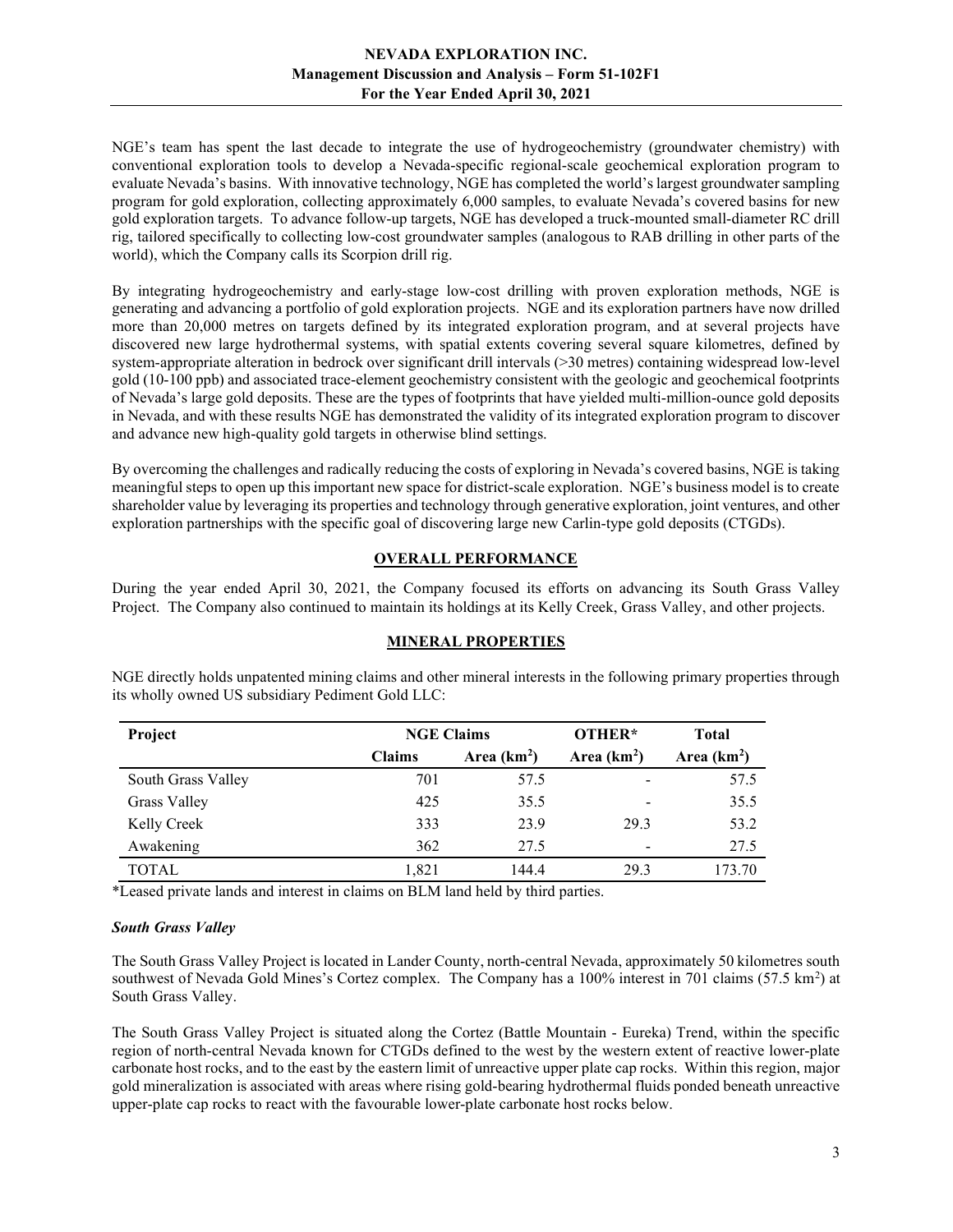Two bedrock outcrops spaced 5 km apart at the South Grass Valley Project exhibit CTGD-style alteration and geochemistry within a 700-metre-thick sequence of lower-plate carbonate host rocks immediately below the Roberts Mountains Thrust. Based on gravity and air magnetic geophysics, these favourable host rocks project under relatively shallow cover across a large portion of the project. This large area of favourable geology is intersected by a N-S highangle fault corridor that projects under the cover from the exposed range front based on mapping and gravity geophysics, providing a potential major conduit to expose the known favourable host rocks to mineralized hydrothermal fluids.

Using its industry-leading hydrogeochemistry exploration technology, from 2012 to 2013 the Company collected groundwater samples across South Grass Valley, and delineated a target defined by elevated concentrations of gold and CTGD trace element geochemistry. This was an important step for the project, because whereas many other groups have recognized the potential to discover new gold deposits in the favourable lower-plate carbonate host rocks within South Grass Valley, for the first time, NGE positively delineated a discrete target within the Valley defined by elevated concentrations of gold and supporting geochemistry characteristic of CTGDs.

From November 2017 to January 2018, NGE completed 69 infill groundwater sampling boreholes at South Grass Valley to follow up on a gold-in-groundwater anomaly identified during a regional-scale, generative exploration program. The objectives of NGE's infill program were to establish the extent, size, and magnitude of the gold-ingroundwater footprint at South Grass Valley and its relationship to the larger prospective geologic setting, and to build support for a deeper drilling program. In total, NGE has now completed 135 boreholes across the project area, collecting samples from most boreholes at multiple depths, for a total of 234 groundwater samples.

The results of NGE's infill borehole program defined a focused 1,000 x 4,000 metre N-S oriented zone of enriched gold, arsenic, antimony, mercury, thallium, and sulfate in groundwater, representing a hydrogeochemistry footprint consistent in size and magnitude (with gold up to +1 ppb) as those seen around Lone Tree and Twin Creeks, large known gold deposits on the Cortez Trend, as well as at NGE's Kelly Creek Project. Importantly, this zone of enrichment is coincident with the projected intersection of the projected major N-S high-angle fault corridor and favourable lower-plate carbonate host rocks known to exist at the project.

In March 2018, to build confidence on the extent of the projections of the thick sections of lower plate containing CTGD-style alteration and geochemistry and under cover from where they are exposed in outcrop, Nevada Exploration commissioned a 991 line-km fixed-wing airborne magnetic survey across the project, covering 124 sq. km.

At the regional scale, the results of the survey showed a pronounced NW-SE fabric, consistent with the strike of the fold axes known to control mineralization elsewhere along the Cortez Trend, including at Barrick's Goldrush deposit. At the project scale, the magnetic response across the exposed bedrock areas showed a strong correlation with mapped units, specifically with the higher-magnetic intrusive and volcanic units, and the lower-magnetic carbonate units, which provided confidence in the interpretation of the survey across the covered bedrock areas.

Based on the projections of the exposed geology and the survey results, the combined interpretation has resolved the covered portion of the project into separate geologic domains. Most significantly, the survey defined a 15 sq. km magnetic low extending under cover from one of the exposed bedrock outcrops containing a thick sequence of lowerplate carbonate host rocks, which Nevada Exploration believes corroborate the projection of these favourable host rocks beneath the project.

The results of the air magnetic survey provide strong support for the CTGD target at the project, defined by a focused zone of enriched gold in groundwater coincident with the projected intersection of favourable lower-plate carbonate host rocks and a major high-angle fault corridor. Based on the size of target, the Company believed it to be both large enough to support a district-scale mineral system, as well as suitably constrained to proceed with a stratigraphic orientation drilling program.

From October 2018 through September 2019, Nevada Exploration completed a series of relatively-deep, wide-spaced diamond core drill holes to collect stratigraphic and geologic information across a more than 3.5 kilometre-long corridor through the project. Based on the results of the core drilling, the Company believes it has discovered a Carlintype mineral system at South Grass Valley with the architecture and scale to potentially support multiple gold deposits, representing an entire new district.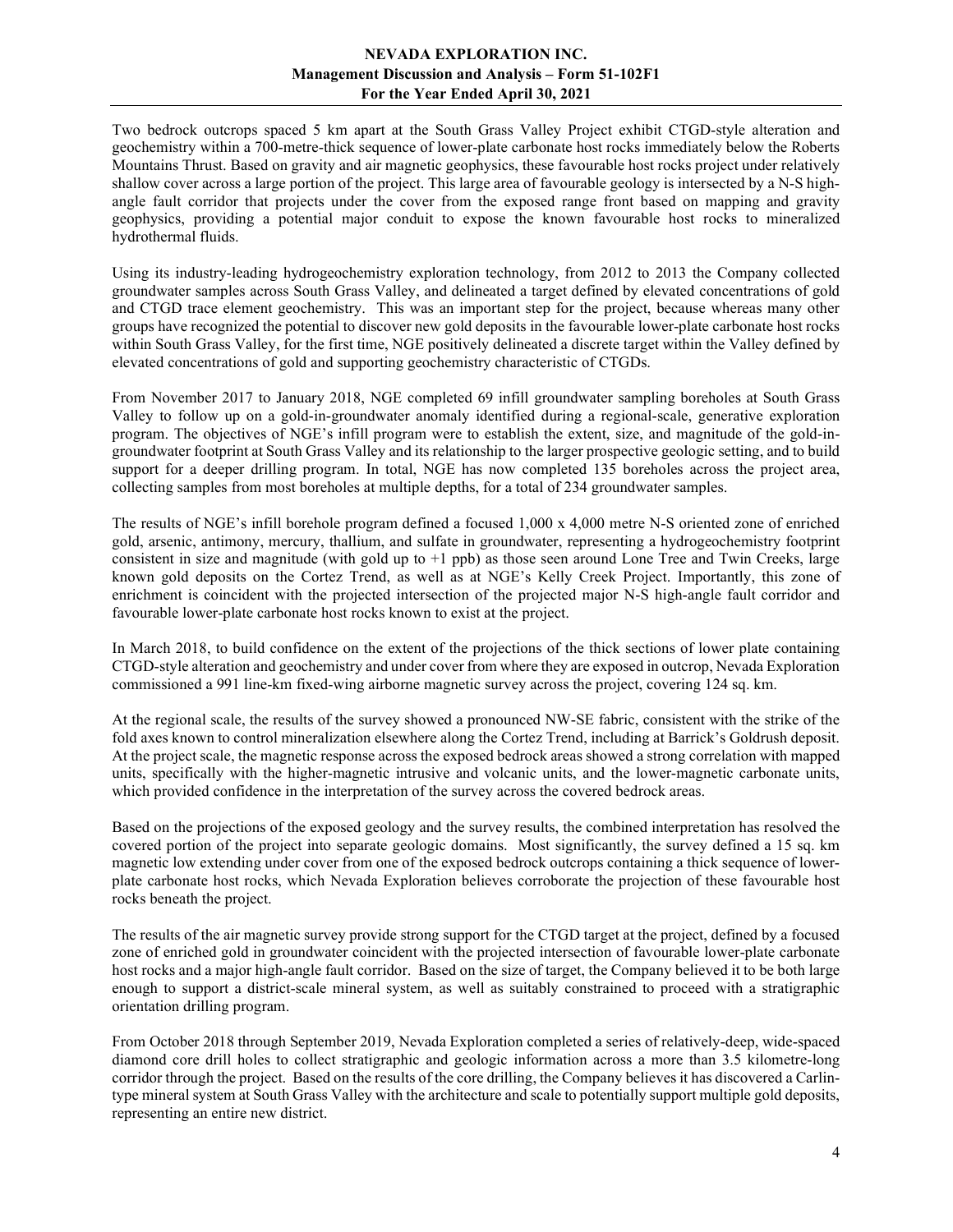To continue to advance and de-risk this still early-stage project, the Company's next focus was to establish the major geologic controls for mineralization at the project in order to guide its search for potentially economic deposits, and for this the Company needed to improve the resolution of our geologic model by adding many more drill holes. To maximize the number of additional drill holes, for this second round of drilling the Company changed to lessexpensive RC drilling; and to guide the distribution of these drill holes across the project, it chose to cluster the holes in four discrete target areas, each of which represented places within the district that already showed promise in terms of their specific geologic settings, and that also were supported by elevated gold and Carlin-type pathfinder geochemistry in multiple sample mediums.

From January to April 2020, the Company completed 17 new RC drill holes for a total of approximately 5,000 metres. By integrating the results of and geologic information from the RC drill holes, the initial core holes, and mapping with the data from our geophysical surveys, the Company believes it has established the primary source for the mineralized hydrothermal fluids responsible for the Carlin-type features at the project, namely a regional-scale high-angle structural feature that the Company has named the Water Canyon structural corridor. Based on the intensity and zonation of the alteration, gold, and pathfinder concentrations there is strong evidence that the secondary, lateral movement of the fluids through the district was stratigraphically-controlled within a Cambrian-aged limey mudstone (the "Clm Unit").

With a handle on what the Company believes are both the primary and secondary controls for the mineralized hydrothermal fluid flow through the district, its focus has narrowed to where the Clm Unit dips closer to the Water Canyon structural corridor, representing the geologically-constrained target called East Golden Gorge. To test East Golden Gorge for Carlin-type mineralization the Company has begun a program of carefully-targeted core holes to sample the full thickness of the Clm Unit along a three-and-a-half-kilometre length of the target.

#### Grass Valley

The Grass Valley Project is located in Lander County, Nevada. At the northwestern end of Grass Valley, a 924 km<sup>2</sup> valley basin continues south from Nevada Gold Mines's Cortez Complex, one of the world's largest and lowest cost gold mines. The north end of the Grass Valley Project is located 13 km south southwest of the Cortez Complex. The Company has a  $100\%$  interest in 425 claims (35.5 km<sup>2</sup>) at Grass Valley.

Since 2011, NGE has been exploring for new CTGDs in Grass Valley using its hydrogeochemistry exploration technology. With this integrated approach, NGE has identified a 16 km (10 mi) by 5 km (3 mi) target at Grass Valley defined by elevated concentrations of gold and gold-related trace element geochemistry in groundwater.

In addition to completing a detailed hydrogeochemistry program, NGE and a former partner's work to date has also included: vegetation and soil geochemistry (including soil gas mercury); the acquisition and reprocessing of two historic seismic geophysical lines; geologic mapping; a gravity geophysical survey; one stratigraphic orientation drill hole; and geochemical analysis of approximately 2,400 metres of drill cuttings obtained from seven historic (2005 to 2008) geothermal exploration drill holes.

Based on the work to date at the project, the Company has confirmed the presence of a large, gold-bearing hydrothermal system at the Grass Valley Project, consistent with the geologic setting of a CTGD. NGE's exploration team is continuing to update its geologic model with ongoing field mapping activities and 3D compilation and interpretation of its comprehensive exploration datasets. With this work, NGE believes it has established evidence that the complex structural controls associated with the Cortez mine to the north are also present along the western edge of Grass Valley, coincident with the elevated gold in groundwater. NGE expects the next stage of work at the project to be 1) extending a soil mercury survey, and 2) a shallow drilling program using its Scorpion drill rig to further characterize the geochemistry of the groundwater, alluvium, and bedrock along these inferred structural controls with the objective of refining the target for a focused deeper drilling program.

## Kelly Creek

The Kelly Creek Project is located in Humboldt County, Nevada. The Company has combined its former Hot Pot Project into its Kelly Creek Project, which together are now referred to as the Kelly Creek Project, comprising: 333 unpatented mining claims held directly by the company, covering approximately 23.9 km<sup>2</sup>; 209 unpatented mining claims leased by the Company from Genesis Gold Corporation through a Mining Lease and Option to Purchase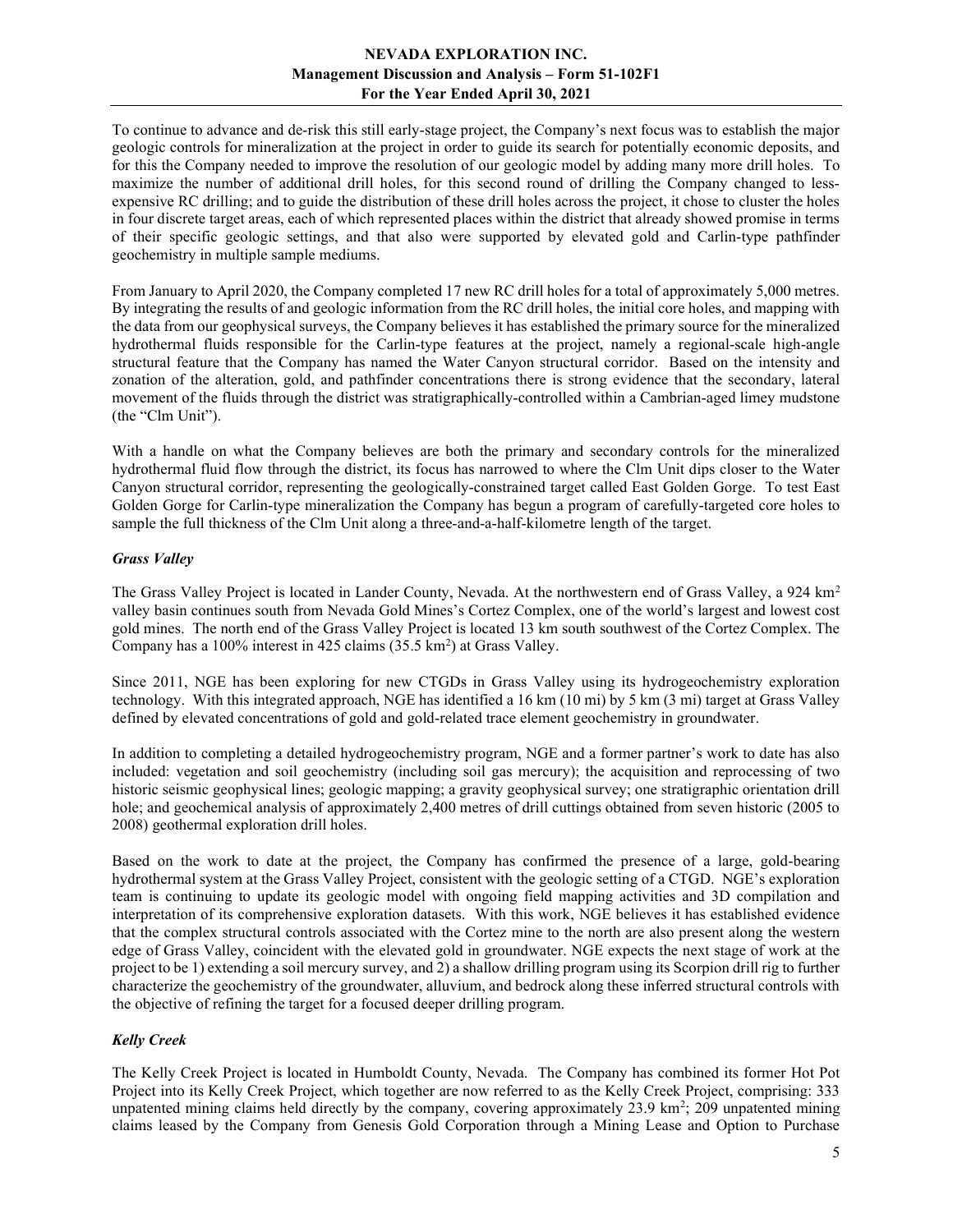Agreement (the "Genesis Agreement"), covering approximately  $15.1 \text{ km}^2$ ; and approximately  $14.2 \text{ km}^2$  of private land leased by the Company under a Mining Lease Agreement (the "Hot Pot Lease").

The Kelly Creek Basin is situated along the Battle Mountain – Eureka Gold Trend, and is bounded by multi-millionounce gold deposits to the north (Twin Creeks, Getchell, Turquoise Ridge, and Pinson) and south (Lone Tree, Marigold, Trenton Canyon, Converse, Buffalo Valley, Copper Basin, and Phoenix) - together representing more than 70 million ounces of gold along the periphery of the Basin. Despite its proximity to significant mineralization, the interior of the Kelly Creek Basin has seen limited systematic exploration activity to date because its bedrock is largely covered by syn- to post-mineral volcanic units and post-mineral alluvium.

Recognizing the potential to find significant gold mineralization within the Kelly Creek Basin, dozens of major and junior explorers have spent tens of millions of dollars to follow the prospective geology seen in and proximal to the exposed bedrock in the surrounding mountain ranges beneath the sands and gravels covering the Basin. Within the areas controlled by NGE, this activity has included: Santa Fe Pacific completing wide-spaced bedrock mapping drilling in the 1990s; BHP completing an extensive soil auger geochemistry program through the late 1990s; and Placer Dome completing a reconnaissance-scale reverse circulation program in the early 2000s. Other companies that either now hold or have held claims in the immediate area include Newmont, Barrick, AngloGold, Hemlo, Homestake, and Kennecott. The efforts of each company have added valuable information about the geology of the Basin; however, without a cost-effective tool to conduct basin-scale exploration beneath the valley cover, the exploration programs to date in the Kelly Creek Basin have predominantly consisted of unsystematic and uncoordinated efforts focused on relatively small areas.

NGE has integrated the use of its proprietary hydrogeochemistry technology with conventional exploration methods to evaluate the larger Kelly Creek Basin, and has identified a highly prospective area in the middle of the Basin along a portion of a structurally-controlled, shallow, covered bedrock high coincident with highly anomalous gold and associated trace-element chemistry in groundwater.

Since establishing its initial holdings in the Kelly Creek Basin, NGE and its exploration partners have completed major work programs, building a comprehensive exploration dataset to understand the geology beneath the Basin. This exploration dataset now includes:

- 1,000 km<sup>2</sup> of regional magnetic geophysical data;
- 670 km<sup>2</sup> of detailed air magnetic geophysical data;
- 1,000 km<sup>2</sup> of regional gravity geophysical data;
- 100 km<sup>2</sup> of detailed gravity geophysical data;
- 33 line-km of CSAMT geophysical data;
- 49 line-km of 3D reflection seismic data; and
- A drilling database containing 31 drill holes, plus 114 historic drill holes, representing more than 29,000 metres of drilling, including assay results for more than 5,000 drill intervals representing more than 10,000 metres of drill assay data.

Based on the work to date, NGE has confirmed that the favourable geologic setting (host units and structural controls) associated with the adjacent Lone Tree and Marigold deposits project northwards to the Kelly Creek Project area, beneath relatively shallow cover. NGE's earlier drilling and groundwater sampling confirmed that this relatively shallow, prospective structural and bedrock setting was also associated with enriched gold in groundwater, alluvium, and bedrock.

From late 2016 through late 2017, the Company completed a 61-hole, 5,864 m Scorpion drilling program to collect 3D groundwater, alluvium, and top of bedrock samples across this prospective covered bedrock area, with the objective of constraining the target by vectoring into areas of gold mineralization in bedrock large enough to be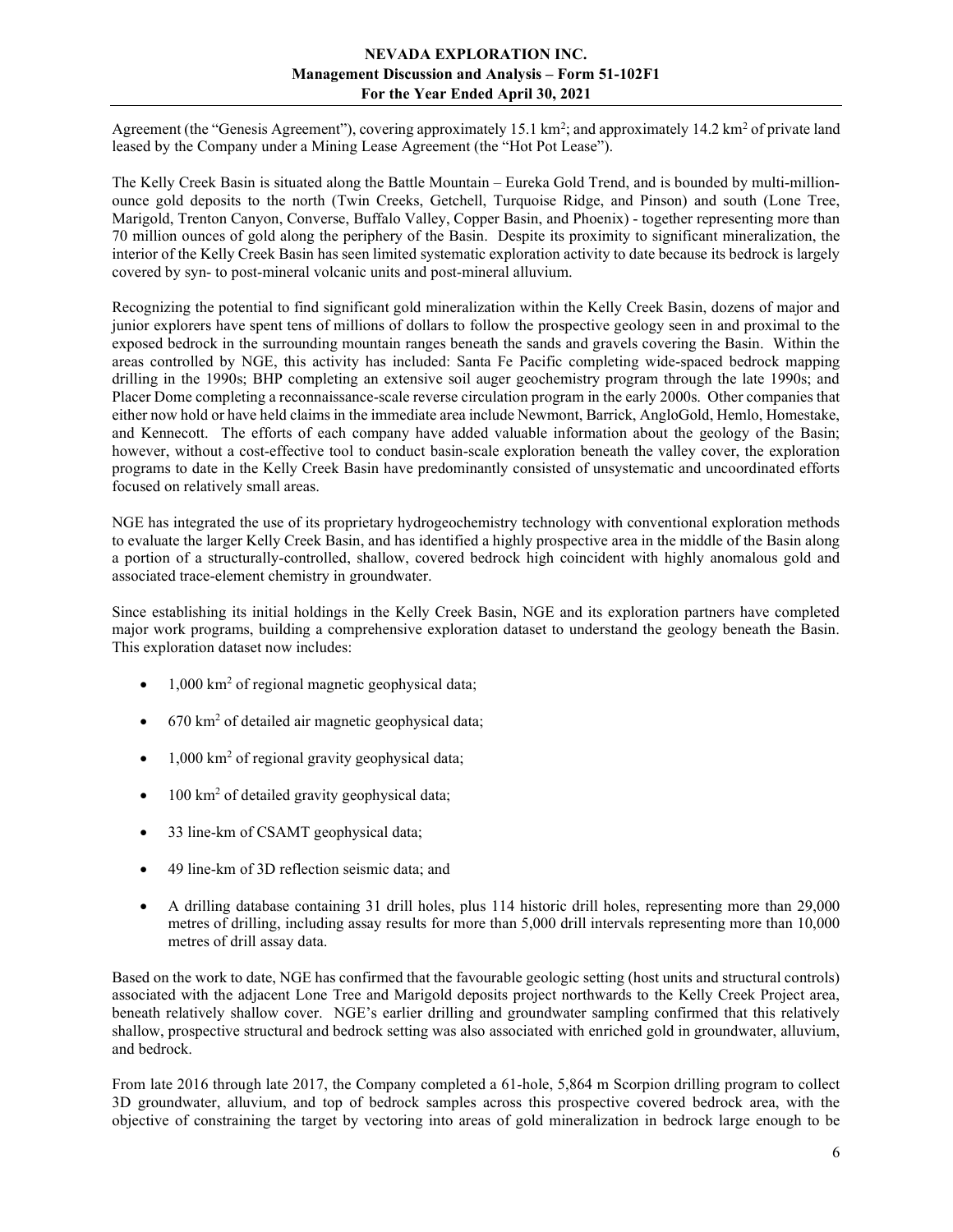associated with the footprint of a large CTGD. Of the 61 holes, 41 holes encountered bedrock, at an average depth of 84 m, which allowed for widespread bedrock mapping and sampling. From the 61 holes, 552 water samples were collected, on average every 10 metres downhole, providing important 3D geochemistry across the project, especially in areas of deeper bedrock where the Scorpion could not sample bedrock directly.

The results have established that the lateral extent of the gold-in-groundwater footprint at Kelly Creek is of a comparable size, and perhaps larger, than that seen at Lone Tree, consistent with the presence of a large, robust, mineralized system. Zones of enriched gold in groundwater form focused, parallel NNW-trending lineaments (also reflected more broadly in arsenic and antimony in groundwater) bounded by the primary N-S structural fabric that runs parallel to Lone Tree and north from Marigold. These linear zones of enrichment that cut through this large favourable system are consistent with the geometry of mineralization hosted within secondary zones of structural extension (Riedel-style shears), marking potential conduits of enhanced vertical hydrothermal fluid flow that are known to provide important ore-controls at many large deposits in Nevada (including Lone Tree).

The results of the Scorpion bedrock sampling combined with the bedrock samples from earlier drilling together define two clusters of  $>0.1$  g/t gold in bedrock, covering areas at least 700 m x 300 m and 1,000 m x 600 m respectively, associated with the discrete lineaments of increased gold-in-groundwater enrichment, which provide new strong evidence that the hydrothermal system at Kelly Creek is mineralized over a larger area than previously known.

By combining the latest Scorpion drill results with the results of earlier deeper core drilling and the geophysical structural interpretation (based on the combined gravity, air magnetic, seismic, and CSAMT datasets), NGE believes that:

- The primary and secondary structural fabric seen in the geophysics, core drilling, and hydrogeochemistry, plus the thick sections of alteration and geochemistry seen in the drilling, support the presence of major reactivated high-angle structural conduits associated with a hydrothermal system of a size necessary to support the formation of a major mineralized system;
- Veining and structural damage seen in the core drilling confirm that the permeability of the units proximal to the favorable structural conduits has been improved over large areas and is well-suited to support gold deposition;
- Thick and wide-spread intervals of hydrothermal alteration, oxidation, decalcification, and carbon remobilization confirm a large hydrothermal system was active at Kelly Creek, and mark the style of alteration and mineralization associated with CTGD, which together are indicative of a favorable mineralizing environment;
- The geochemical footprint seen across the project, which includes large areas of gold mineralization in bedrock, is consistent in terms of the size and geochemical package with the footprints associated with many of Nevada's large mineral systems, which confirms: (i) that the system's hydrothermal fluids were pregnant; (ii) that the pregnant fluids were present across large areas of the system; and (iii) that the pregnant fluids could potentially source economic gold mineralization where provided with favourable depositional conditions, namely suitably-permeable iron-rich host rocks; and
- Thick sections of bedrock units known to support mineralization nearby at Lone Tree and Marigold were encountered by all of the widespread and deeper core drill holes, which confirm that favourable, iron-rich, and suitably permeable host rocks are present across the entire project area and at depth.

NGE believes that these results confirm that the critical components needed to host a large CTGD deposit are present at the Kelly Creek Project, and that the combined dataset suggest the gold-bearing hydrothermal system at Kelly Creek is likely the extension of the system responsible for the adjacent Lone Tree (produced 4.6 million ounces) and Marigold (produced 3.2 million ounces plus 5.0 million ounces indicated) deposits, with the potential to support significant additional mineralization.

On July 8, 2020, the Company entered into an Exploration and Option to Enter Joint Venture Agreement (the "Agreement") with Austin American Corporation ("Austin"), for an earn in and joint venture agreement on its district-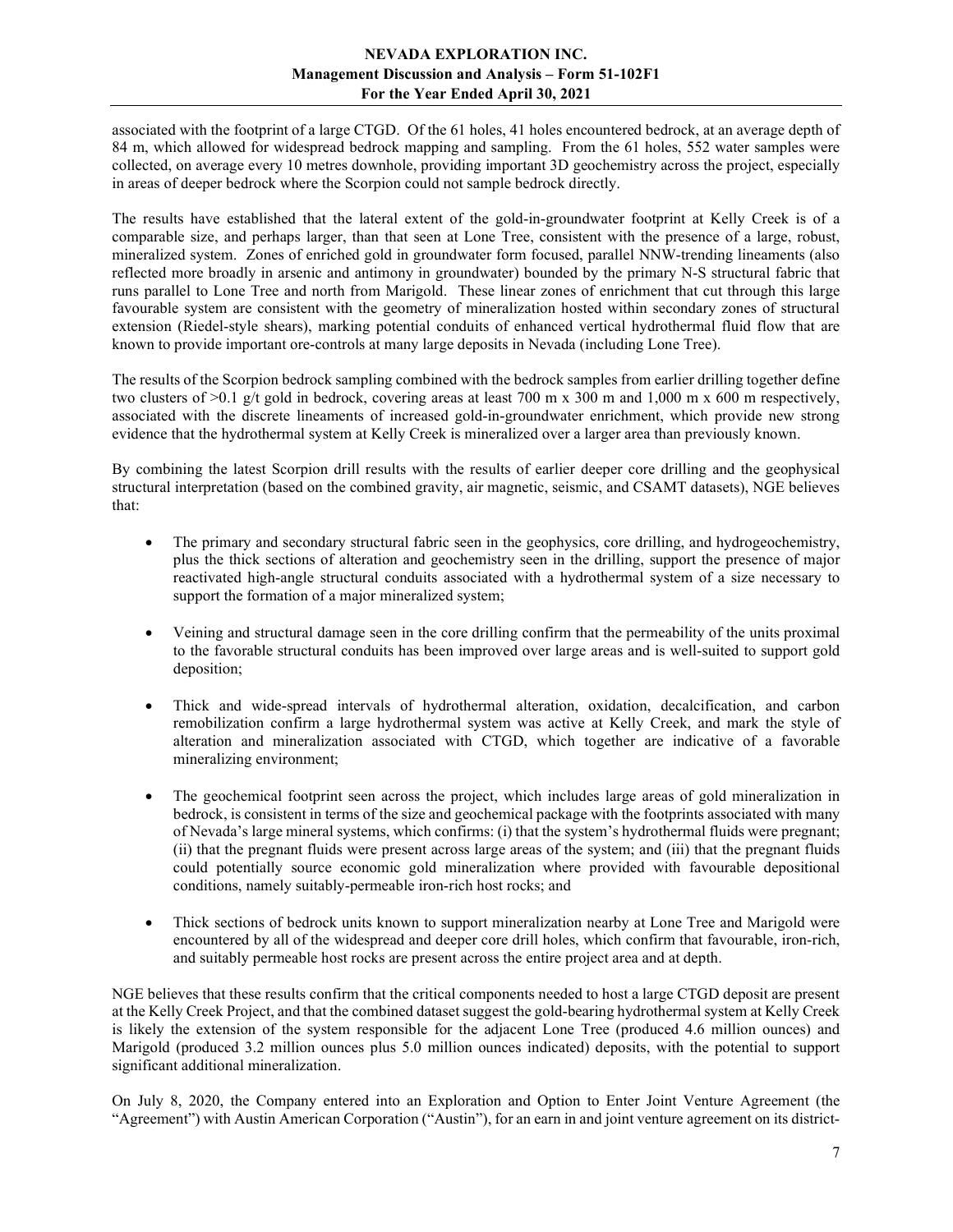scale Kelly Creek Project (the "Project") within the Kelly Creek Basin in north-central Nevada. Under the Agreement, Austin has the right to earn a 51% interest in the joint venture by spending \$5,000,000 over four years, with the election to then earn an additional 19% by delivering a prefeasibility study. Due to delays and ongoing uncertainty surrounding Covid-19, the Company and Austin agreed to extend all deadlines under the Agreement by 12 months and to reduce the exploration expenditures required during the first year of the Agreement by 25%, which effectively reduces the exploration expenditures required to earn a 51% interest in the Project from \$5,000,000 to \$4,750,000. Under the amended Agreement, to earn a 51% joint venture interest in the Project, Austin must spend \$4,750,000 in exploration expenditures, as follows (the "Earn In"):

- \$750,000 in aggregate by September 1, 2022, which represents a firm commitment,
- \$1,750,000 in aggregate by June 1, 2023,
- \$3,250,000 in aggregate by June 1, 2024, and
- \$4,750,000 in aggregate by June 1, 2025.

During the Earn In, Austin will be the operator of the Project. Upon completing the Earn In, Austin has a one-time option to elect to earn an additional 19% interest in the joint venture, for a total of 70% (the "Additional Option"), by spending \$1,500,000 per year during the first three years of the Additional Option, and by delivering a prefeasibility study prior to June 1, 2029. At the Company's election, which must be made within 120 days of the approval by the joint venture of a feasibility study, Austin will be obligated to provide the Company's portion of any debt financing or arrange for third party financing of the Company's portion of any debt financing required to construct a mine on the Project described in the feasibility study in consideration for the transfer by the Company to Austin of a 5% interest in the joint venture. If a party is diluted to a 10% interest in the joint venture, its interest will be converted to a 10% net profits interest.

Additionally, Austin is responsible for the payment of all annual claim maintenance fees as well as annual Hot Pot and Genesis lease payments as detailed above, as long as the Agreement is maintained.

The majority of the Company's mineral interests at Kelly Creek are subject to a 1.25% NSR to Royal Gold, Inc.

#### Awakening

The Awakening Project is located in Humboldt County, Nevada, 50 kilometres north-northwest of Winnemucca, and approximately 4,000 metres north of the 4.8-million-ounce Sleeper Gold Mine, which produced 1.66 million ounces from 1986 to 1996 and has a remaining measured and indicated mineral resource of 3.14 million ounces (297 Mt at 0.33 g/t Au). The Company has a 100% interest in 362 claims  $(27.5 \text{ km}^2)$  at Awakening.

The area is largely covered by syn- to post-mineral volcanic units and post-mineral alluvium, and as a result the project has seen limited historic exploration activity. Nevada Exploration generated the project based on elevated concentrations of gold and related pathfinder geochemistry identified in groundwater as part of its basin-scale, hydrogeochemistry-supported, generative exploration program across the larger Desert Valley.

Following up from the results of its generative program, Nevada Exploration and an early partner at the project (the Company now owns the project 100%), have advanced the project by completing a progressive series of district-scale geochemistry, geophysics, and orientation-drilling programs to build a comprehensive exploration dataset to target Sleeper-style mineralization, which includes:

- $\bullet$  85 km<sup>2</sup> detailed gravity geophysics survey;
- $\bullet$  173 km<sup>2</sup> airborne magnetic survey;
- 42 line-km IP survey;
- 1,830 sample soil geochemistry program;
- 62 borehole hydrogeochemistry program;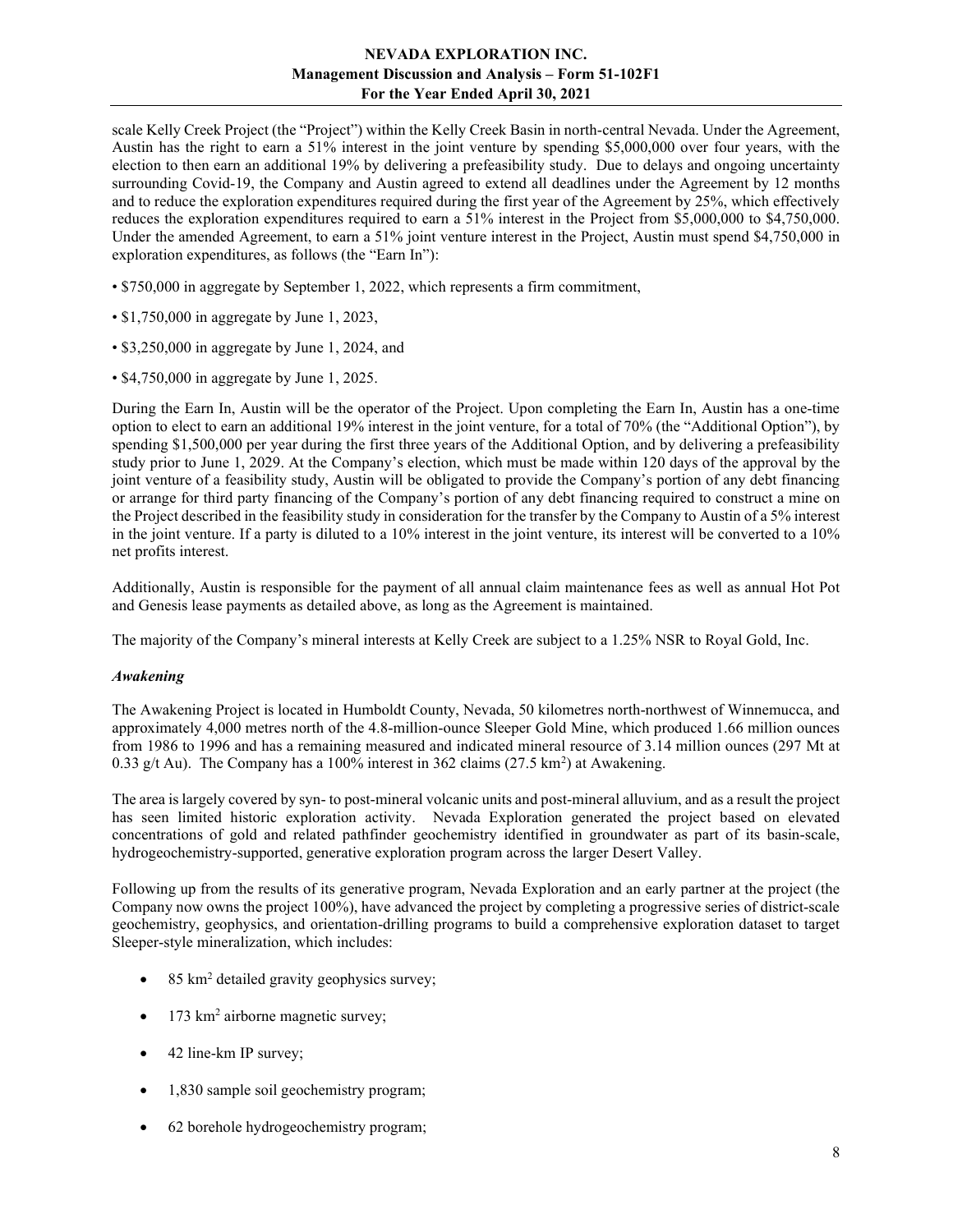- 4,668 metres of orientation drilling; and
- (24 holes with an average depth of 195 metres).

Based on the combined data, Nevada Exploration believes it has established support that the favourable lithological, structural, and alteration features associated with the mineralization at Sleeper continue northward, under relatively shallow cover at Awakening, coincident with anomalous gold in groundwater. The company expects the next phase of work at the project will integrate the results of the multiple work programs to build a robust geologic model for the purpose of defining and prioritizing specific exploration targets for the next phase of drilling.

#### Summary of expenditures by property:

| 2021               | <b>Grass</b><br><b>Valley</b> |    | <b>South Grass</b><br><b>Valley</b> |     | <b>Kelly Creek</b>       | Awakening                | Other                    |    | <b>Total</b> |
|--------------------|-------------------------------|----|-------------------------------------|-----|--------------------------|--------------------------|--------------------------|----|--------------|
| Land holding costs | \$<br>96,038                  | -S | 158,396                             | S   | $\overline{\phantom{a}}$ | \$<br>163,666 \$         | 138,143                  | S  | 556,243      |
| Drilling           | $\overline{\phantom{0}}$      |    | 853,344                             |     | $\overline{\phantom{0}}$ | -                        | -                        |    | 853,344      |
| Scorpion drilling  | -                             |    |                                     |     | (1,025)                  | $\overline{\phantom{0}}$ | -                        |    | (1,025)      |
| Geology            | -                             |    | 21,062                              |     | $\overline{\phantom{a}}$ | $\overline{\phantom{0}}$ | $\overline{\phantom{a}}$ |    | 21,062       |
| Geoprobing         | $\overline{\phantom{0}}$      |    | 460                                 |     | $\overline{\phantom{a}}$ |                          |                          |    | 460          |
|                    | \$<br>96,038                  | -S | 1,033,262                           | \$. | (1,025)                  | \$<br>163,666 \$         | 138,143                  | \$ | 1,430,084    |

Resource properties expenditures for the year ended April 30, 2021 were as follows:

Resource properties expenditures for the year ended April 30, 2020 were as follows:

| 2020               |    | Grass<br><b>Valley</b>   | <b>South Grass</b><br><b>Valley</b> |               | <b>Kelly Creek</b>           |   | <b>Other</b> |    | <b>Total</b> |
|--------------------|----|--------------------------|-------------------------------------|---------------|------------------------------|---|--------------|----|--------------|
| Land holding costs | \$ | $100,951$ \$             | 203,775                             | <sup>\$</sup> | 155,970                      | S | 1,438        | \$ | 462,134      |
| Drilling           |    | -                        | 2,405,693                           |               | $\overline{\phantom{a}}$     |   |              |    | 2,405,693    |
| Geochemistry       |    | $\overline{\phantom{a}}$ | 223,662                             |               | $\qquad \qquad \blacksquare$ |   |              |    | 223,662      |
| Geology            |    | $\overline{\phantom{a}}$ | 104,955                             |               | $\overline{\phantom{a}}$     |   |              |    | 104,955      |
| Geophysics         |    | $\overline{\phantom{a}}$ | 36,161                              |               | $\overline{\phantom{a}}$     |   |              |    | 36,161       |
| Geoprobing         |    | -                        | 128,537                             |               | $\overline{\phantom{a}}$     |   |              |    | 128,537      |
|                    | S  | $100,951$ \$             | 3,102,783                           | \$            | 155,970                      | S | 1,438        | S  | 3,361,142    |

## RESULTS OF OPERATIONS

## For the three months ended April 30, 2021

The Company's net loss for the three-month period ended April 30, 2021 (the "Current Period") was \$1,679,239 compared to \$1,620,002 for the three-month period ended April 30, 2020 (the "Previous Period"). The increase is primarily a result of the following:

Investor relations expense during the Current Period was \$151,806, compared to \$24,563 during the Previous Period. During the Previous Period, there was an overall decrease in activity, as well as decreased participation in trade shows and conferences due to the COVID19 outbreak.

Share-based payments during the Current Period was \$327,472, compared to \$24,057 during the Previous Period. The increase in share-based payments is due to 4,030,500 share purchase options being granted in the Current Period,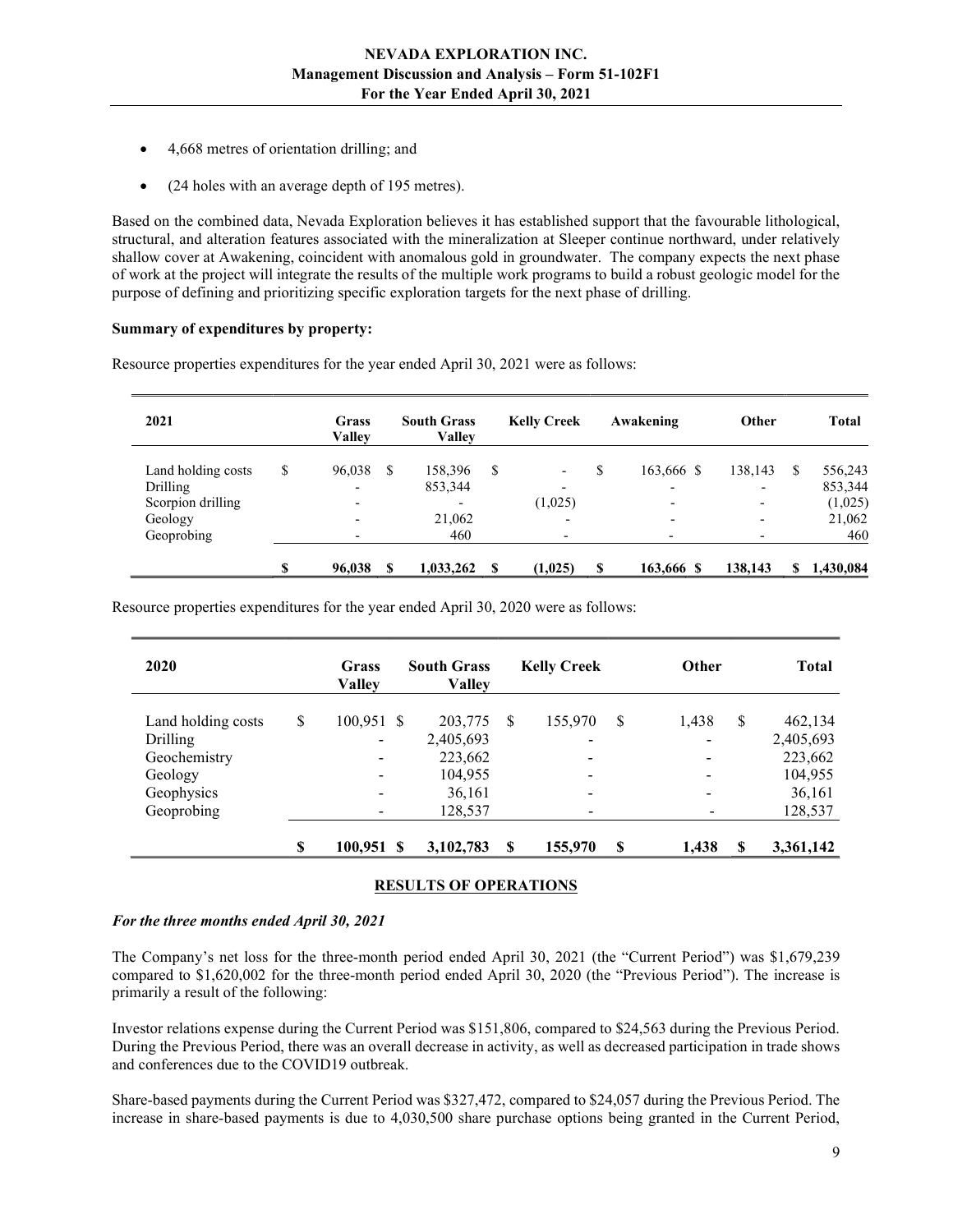whereas 250,000 share purchase options were granted in the Previous Period.

The above noted increases in net loss were partially offset by the following:

Exploration and evaluation expenditures during the Current Period decreased to \$832,297, compared to \$1,201,933 during the Previous Period. The primary reason for the decrease is due to decreased drilling activity during the Current Period.

Salaries during the Current Period decreased to \$83,388, compared to \$123,940 during the Previous Period. The decrease is due to a reduction in staff at the Company's exploration office during the Current Period.

## For the year ended April 30, 2021

The Company's net loss for the year ended April 30, 2021 (the "Current Year") was \$3,347,599, compared to \$5,135,420 for the year ended April 30, 2020 (the "Previous Year"). The decrease is primarily a result of the following:

Exploration and evaluation expenditures during the Current Year were \$1,430,084, compared to \$3,361,143 during the Previous Year. The primary reason for the decrease is due to decreased drilling activity during the Current Year.

Repair and maintenance expense during the Current Year was \$62, compared to \$46,464 during the Previous Year. The decrease is primarily the result of a decrease in vehicles during the Current Year.

Salaries during the Current Year were \$355,734, compared to \$468,505 during the Previous Year. The decrease is due to a reduction in staff at the Company's exploration office during the Current Year.

Travel expense during the Current Year was \$8,527, compared to \$51,395 during the Previous Year. The decrease is primarily the result of decreased travel due to the COVID19 outbreak.

The decreases in net income were partially offset by an increase in share-based payments during the Current Year of \$640,751 compared to \$286,494 during the Previous Year. The increase in share-based payments is due to 5,805,500 share purchase options being granted in the Current Year, whereas 450,000 share purchase options were granted in the Previous Year.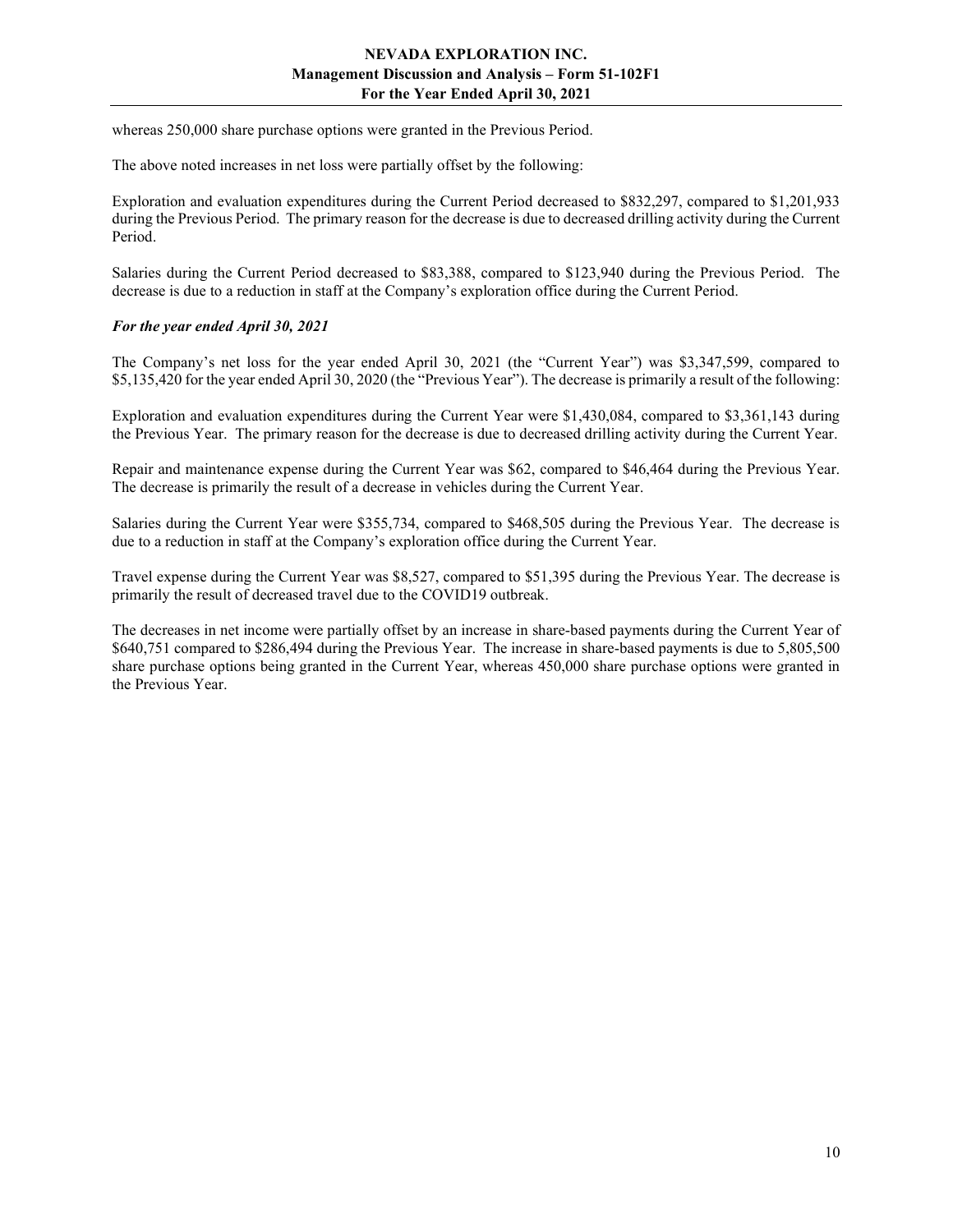# QUARTERLY FINANCIAL INFORMATION

|                           | Three Month     |               | Three Month  |               | Three Month  |               | Three Month  |
|---------------------------|-----------------|---------------|--------------|---------------|--------------|---------------|--------------|
|                           | Period Ended    |               | Period Ended |               | Period Ended |               | Period Ended |
|                           | April 30,       |               | January 31,  |               | October 31,  |               | July 31,     |
|                           | 2021            |               | 2021         |               | 2020         |               | 2020         |
|                           |                 |               |              |               |              |               |              |
| Total assets              | \$<br>1,650,034 | <sup>\$</sup> | 2,560,945    | <sup>\$</sup> | 209,004      | S.            | 519,679      |
| Working capital (deficit) | 871,630         |               | 2,206,353    |               | (274, 243)   |               | 167,887      |
| Equity                    | 1,147,458       |               | 2,449,749    |               | (105,902)    |               | 392,435      |
| Net loss                  | (1,679,239)     |               | (651,076)    |               | (745, 354)   |               | (271, 930)   |
| Loss per share            | (0.01)          |               | (0.01)       |               | (0.01)       |               | (0.00)       |
|                           |                 |               |              |               |              |               |              |
|                           |                 |               |              |               |              |               |              |
|                           |                 |               |              |               |              |               |              |
|                           | Three Month     |               | Three Month  |               | Three Month  |               | Three Month  |
|                           | Period Ended    |               | Period Ended |               | Period Ended |               | Period Ended |
|                           | April 30,       |               | January 31,  |               | October 31,  |               | July 31,     |
|                           | 2020            |               | 2020         |               | 2019         |               | 2019         |
|                           |                 |               |              |               |              |               |              |
| Total assets              | \$<br>448,509   | S             | 802,014      | <sup>\$</sup> | 323,229      | <sup>\$</sup> | 1,221,468    |
| Working capital           | (139,740)       |               | 378,327      |               | (100, 533)   |               | 625,365      |
| Equity                    | 132,580         |               | 660,179      |               | 140,619      |               | 885,603      |
| Net loss                  | (1,620,002)     |               | (1,042,038)  |               | (1,199,972)  |               | (1,273,408)  |

# ANNUAL FINANCIAL INFORMATION

Loss per share (0.02) (0.01) (0.01) (0.01) (0.01)

The financial statements have been prepared in accordance with IFRS for fiscal years 2021, 2020 and 2019, and are expressed in Canadian dollars.

|                                         | Year Ended<br>April 30,<br>2021 | Year Ended<br>April 30,<br>2020 | Year Ended<br>April 30,<br>2019 |
|-----------------------------------------|---------------------------------|---------------------------------|---------------------------------|
|                                         | \$                              | S                               |                                 |
| <b>Operations:</b>                      |                                 |                                 |                                 |
| Revenues                                |                                 |                                 |                                 |
| Net income (loss)                       | (3,347,599)                     | (5,135,420)                     | (4,333,994)                     |
| Net income (loss) per share $-$ Basic   | (0.03)                          | (0.06)                          | (0.06)                          |
| Net income (loss) per share $-$ Diluted | (0.03)                          | (0.06)                          | (0.06)                          |
| <b>Balance Sheet:</b>                   |                                 |                                 |                                 |
| Working capital (deficit)               | 871,630                         | (139,740)                       | 1,765,975                       |
| Total current assets                    | 1,374,206                       | 176,189                         | 1,881,915                       |
| Total liabilities                       | 502,576                         | 315,929                         | 115,940                         |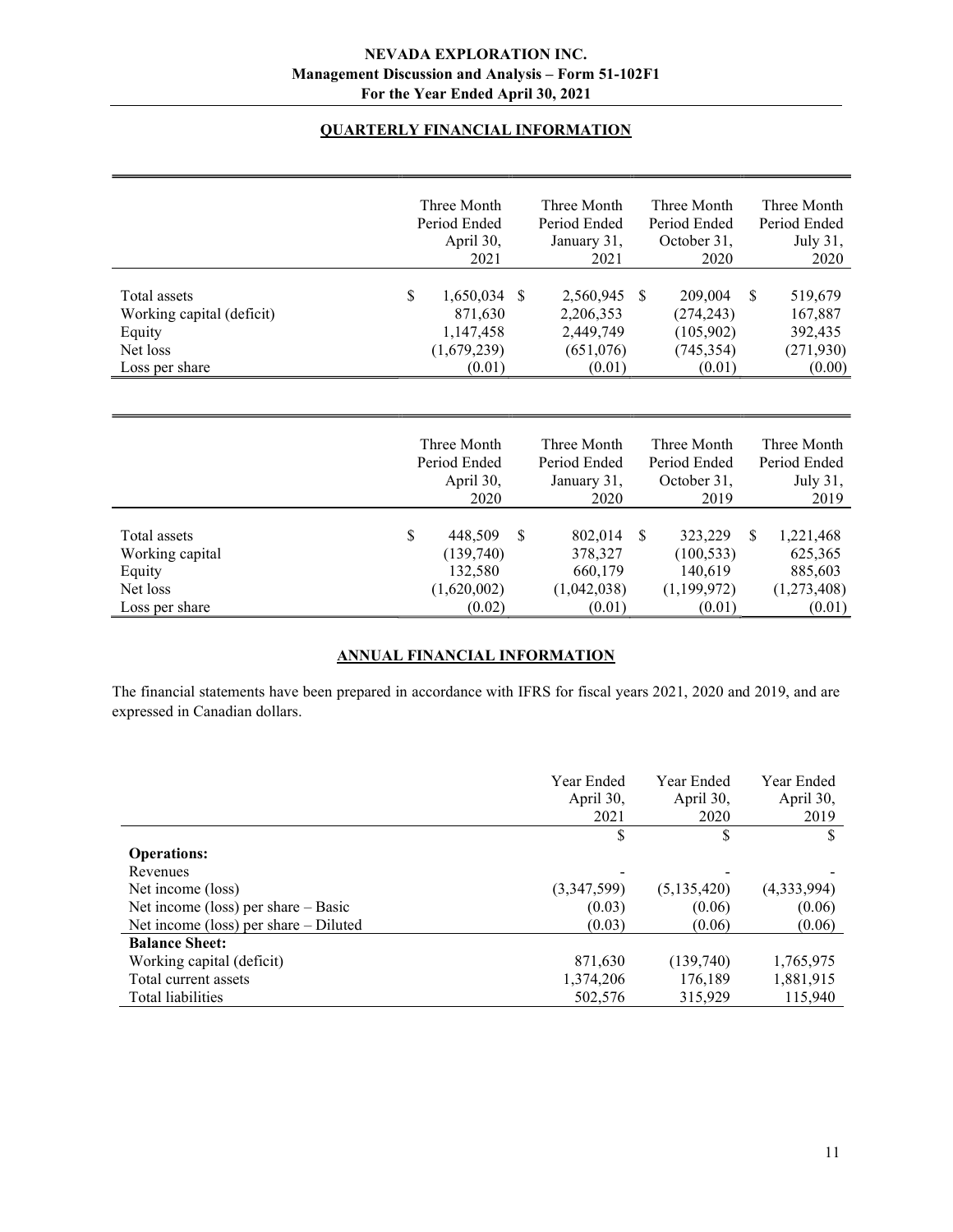# LIQUIDITY AND CAPITAL RESOURCES

## **Liquidity**

The Company has financed its operations primarily through the issuance of common shares. The Company continues to seek capital through various means including the issuance of equity and/or debt.

Net cash used in operating activities for the year ended April 30, 2021 was \$2,598,661 compared to \$4,674,833 used during the year ended April 30, 2020 and consists primarily of the operating loss and changes in non-cash working capital items as detailed in the consolidated financial statements for the year ended April 30, 2021 and filed on www.sedar.com.

Net cash used in investing activities for the year ended April 30, 2021 was \$169,530 compared to net cash used in investing activities of \$39,721 during the year ended April 30, 2020. The increase in cash used for the year ended April 30, 2020 is due to acquisitions for a core logging facility and software.

Net cash provided by financing activities for the year ended April 30, 2021 was \$3,739,650, which is primarily related to the net proceeds of \$3,694,650 from the completion of a private placement totalling 29,948,000 units. Additionally, \$45,000 was received from the exercise of share purchase options. During the year ended April 30, 2020, cash provided by financing activities was \$2,920,057, which is primarily related to the net proceeds from the completion of private placements totalling 14,095,707 units for total net proceeds of 2,911,057.

## Assets and liabilities

At April 30, 2021, the Company had working capital of \$871,630 (April 30, 2020 – working capital deficit of \$139,740). Current assets include cash and cash equivalents totaling \$1,026,796 (April 30, 2020 - \$49,174); \$19,254 (April 30, 2020 - \$109,163) in accounts receivable; \$40,119 (April 30, 2020 - \$8,503) in short term investments; and \$288,037 (April 30, 2020 - \$9,349) in prepaid expenses. Current liabilities include accounts payable and accrued liabilities of \$502,576 (April 30, 2020 - \$315,929).

Deposits and bonds consist of deposits for credit cards, as well as for land reclamation which also add to the Company's asset base. Deposits (bonds) are required by the U.S Bureau of Land Management (BLM) to ensure that reclamation and clean-up work on the Company's properties will be completed to the satisfaction of the BLM. Total deposits as at April 30, 2021 are \$72,925 (April 30, 2020 - \$98,314).

# COMMITMENTS

As April 30, 2021, the Company has total office lease commitments of \$136,479 as follows:

- a) Total office lease payments of \$26,889 ending December 31, 2021.
- b) Total office lease payments of \$21,683 ending February 28, 2022.
- c) Total office lease payments of \$62,108 ending March 22, 2022.
- d) Total office lease payments of \$25,799 ending May 31, 2022.

## OFF-BALANCE SHEET ARRANGEMENTS

As at April 30, 2021, NGE had no off-balance sheet arrangements such as guaranteed contracts, contingent interests in assets transferred to an entity, derivative instrument obligations or any instruments that could trigger financing, market or credit risk to NGE.

## RELATED PARTY TRANSACTIONS

During the year ended April 30, 2021, the Company:

i) paid or accrued \$78,000 in consulting fees to a corporation of which the Chief Financial Officer is an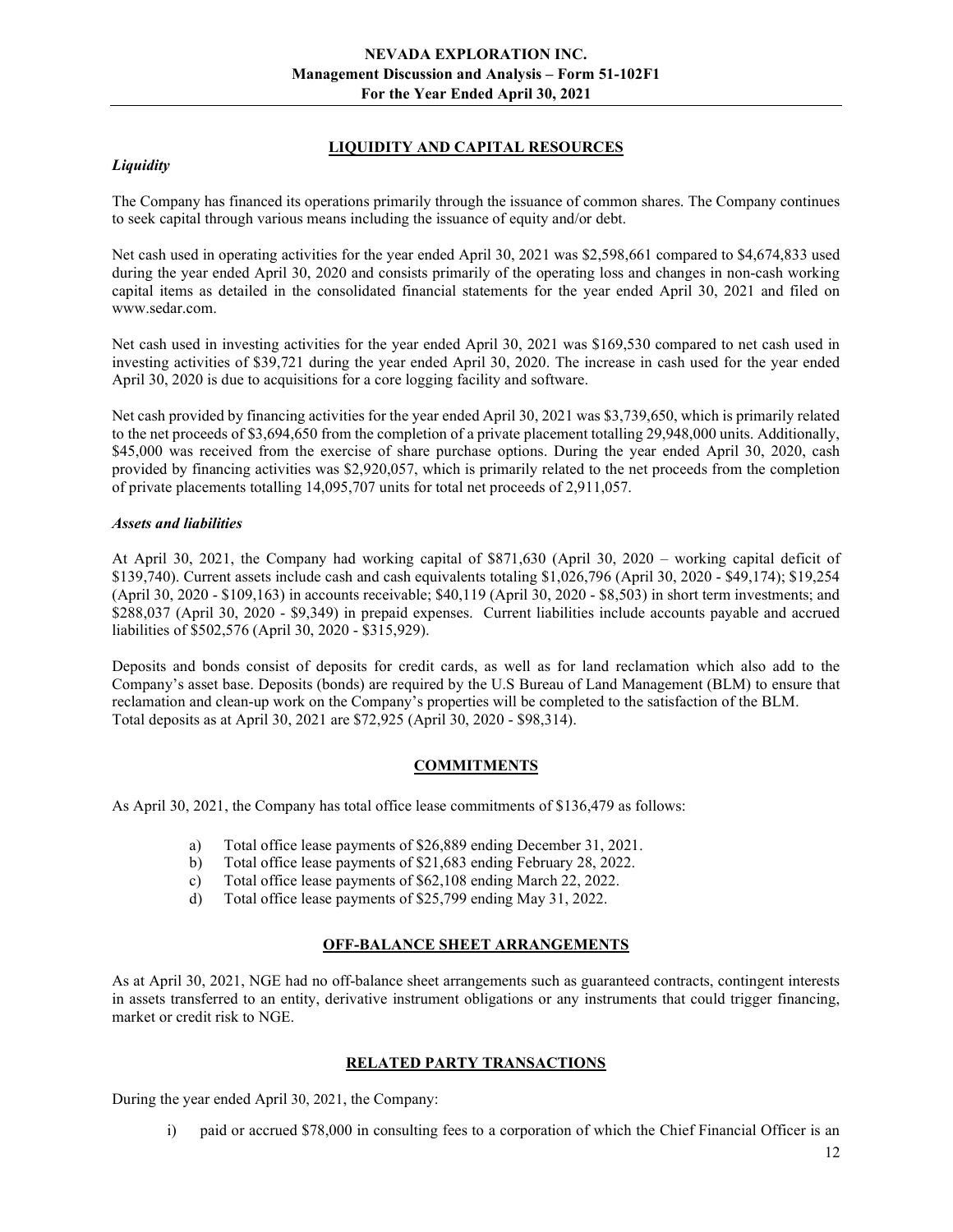employee.

- ii) paid or accrued \$120,000 in consulting fees to a company controlled by a director of the Company and to a consultant related to a director.
- iii) recorded share-based payments of \$494,869 related to the fair value of stock options vesting through the period to officers, directors, and a consultant related to a director.
- iv) Entered into an agreement with Austin American Corporation, a company with common directors.

During the year ended April 30, 2020, the Company:

- i) paid or accrued \$78,000 in consulting fees to a corporation of which the Chief Financial Officer is an employee.
- ii) paid or accrued \$120,000 in consulting fees to a company controlled by a director of the Company and to a consultant related to a director.
- iii) recorded share-based payments of \$189,295 related to the fair value of stock options vesting through the period to officers, directors, and a consultant related to a director.

The amounts included in accounts payable and accrued liabilities which are due to related parties are as follows:

|                                                                                                                                                              | April 30,<br>2021 | April 30,<br>2020 |
|--------------------------------------------------------------------------------------------------------------------------------------------------------------|-------------------|-------------------|
| Due to corporation of which the Chief Financial<br>Officer is an employee<br>Due to key management<br>Due to officers, companies controlled by directors and | \$<br>6,825       | 6,825<br>17,861   |
| a consultant related to a director                                                                                                                           | 10,500            | 27,650            |
|                                                                                                                                                              | 17,325            | 52,336            |

Key management personnel are those persons having authority and responsibility for planning, directing and controlling the activities of the Company, directly or indirectly. Key management personnel include the Company's President, Chief Executive Officer and Chief Operating Officer. Salaries and share-based payments to key management is as follows:

|                                  | Year Ended<br>April 30,<br>2021 |    | Year Ended<br>April 30,<br>2020 |
|----------------------------------|---------------------------------|----|---------------------------------|
| Salaries<br>Share-based payments | \$<br>302,992 \$<br>204,990     |    | 401,991<br>95,351               |
|                                  | \$<br>507,982                   | -S | 497,342                         |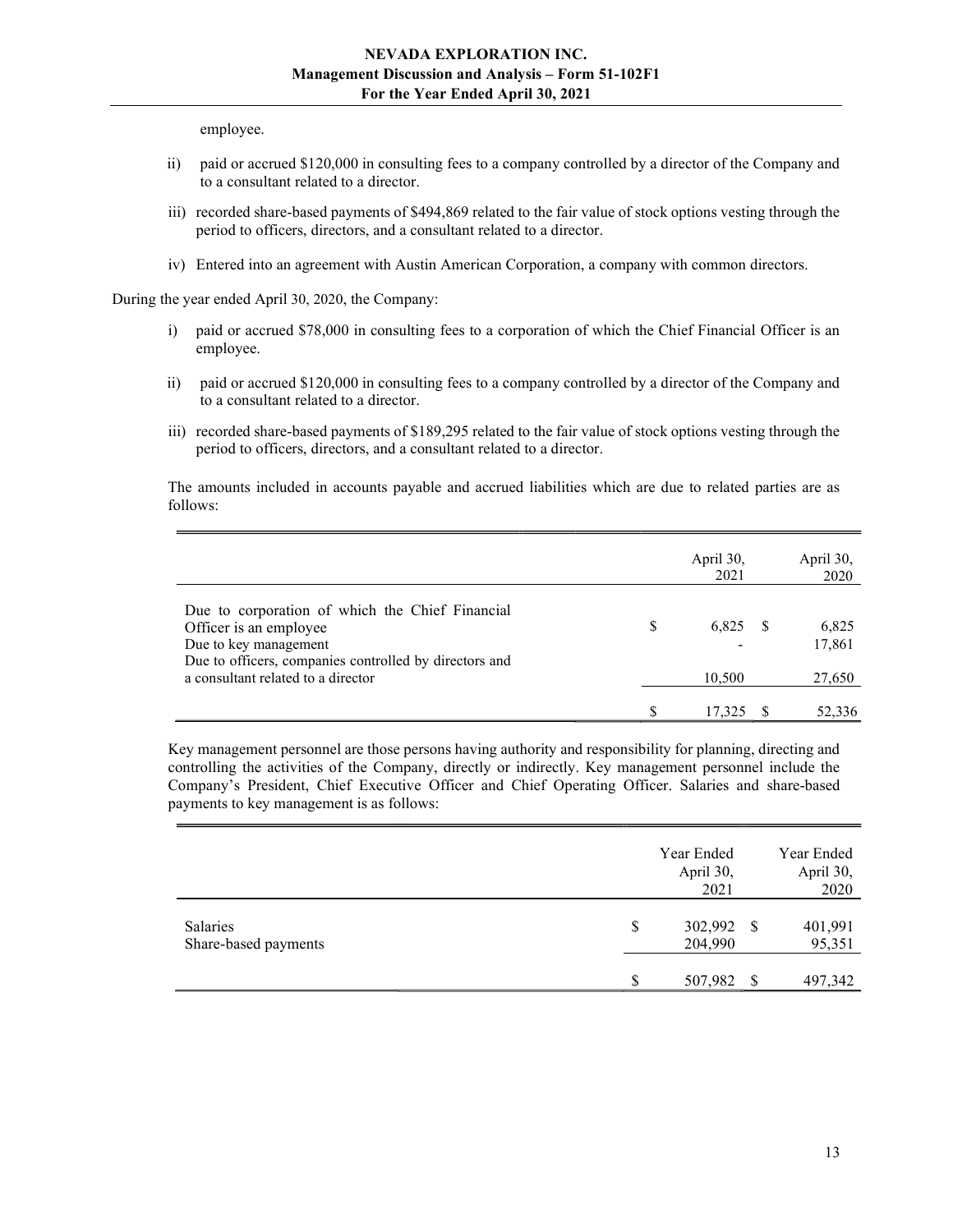# OUTSTANDING SHARE DATA

|                      | Number     | Exercise   |                    |  |
|----------------------|------------|------------|--------------------|--|
|                      | of Options | Price      | <b>Expiry Date</b> |  |
|                      |            |            |                    |  |
|                      |            |            |                    |  |
| <b>Stock options</b> |            |            |                    |  |
|                      | 1,250,000  | \$<br>0.47 | August 3, 2026     |  |
|                      | 350,000    | 0.40       | November 27, 2027  |  |
|                      | 2,125,000  | 0.26       | October 1, 2028    |  |
|                      | 150,000    | 0.35       | October 26, 2028   |  |
|                      | 250,000    | 0.30       | February 21, 2029  |  |
|                      | 50,000     | 0.23       | May 30, 2029       |  |
|                      | 200,000    | 0.18       | October 31, 2029   |  |
|                      | 1,525,000  | 0.185      | October 20, 2030   |  |
|                      | 250,000    | 0.13       | December 23, 2030  |  |
|                      | 4,030,500  | 0.18       | March 31, 2031     |  |
|                      | 10,180,500 |            |                    |  |
|                      |            |            |                    |  |
| Warrants             |            |            |                    |  |
|                      | 5,156,000  | 0.30       | February 28, 2022  |  |
|                      | 2,814,000  | 0.30       | March 7, 2022      |  |
|                      | 1,316,000  | 0.45       | July 13, 2022      |  |
|                      | 160,428    | 0.50       | October 9, 2021    |  |
|                      | 3,876,322  | 0.50       | October 9, 2022    |  |
|                      | 887,144    | 0.50       | March 11, 2022     |  |
|                      | 2,920,825  | 0.50       | June 4, 2022       |  |
|                      | 928,500    | 0.50       | July 1, 2022       |  |
|                      | 2,560,917  | 0.40       | February 25, 2022  |  |
|                      | 1,250,000  | 0.50       | January 7, 2023    |  |
|                      | 27,670,524 | 0.18       | June 23, 2023      |  |
|                      | 36,538,460 | 0.20       | December 16, 2023  |  |
|                      | 1,923,211  | 0.13       | December 16, 2023  |  |
|                      | 88,002,331 |            |                    |  |
|                      |            |            |                    |  |

As at August 24, 2021, the Company has 168,621,620 common shares issued and outstanding and has the following stock options and warrants outstanding:

Fully diluted: 266,804,451

## FINANCIAL INSTRUMENTS AND FINANCIAL RISK FACTORS

#### Risk Management Policies

The Company is exposed to risk due to the nature of its financial instruments. Risk management is the responsibility of management and the Company did not use derivative instruments.

#### Fair value

Financial instruments measured at fair value are classified into one of three levels in the fair value hierarchy according to the relative reliability of the inputs used to estimate the fair values. The three levels of the fair value hierarchy are:

Level 1 – Unadjusted quoted prices in active markets for identical assets or liabilities;

Level 2 – Inputs other than quoted prices that are observable for the asset or liability either directly or indirectly; and

Level 3 – Inputs that are not based on observable market data.

Short term investments are measured at level 1 of the fair value hierarchy. The fair value of short term investments is measured at the market price of the common shares held at the measurement date. The carrying value of cash and cash equivalents, other receivable, deposits and bonds, and accounts payable and accrued liabilities approximate their fair value because of the short-term nature of these instruments.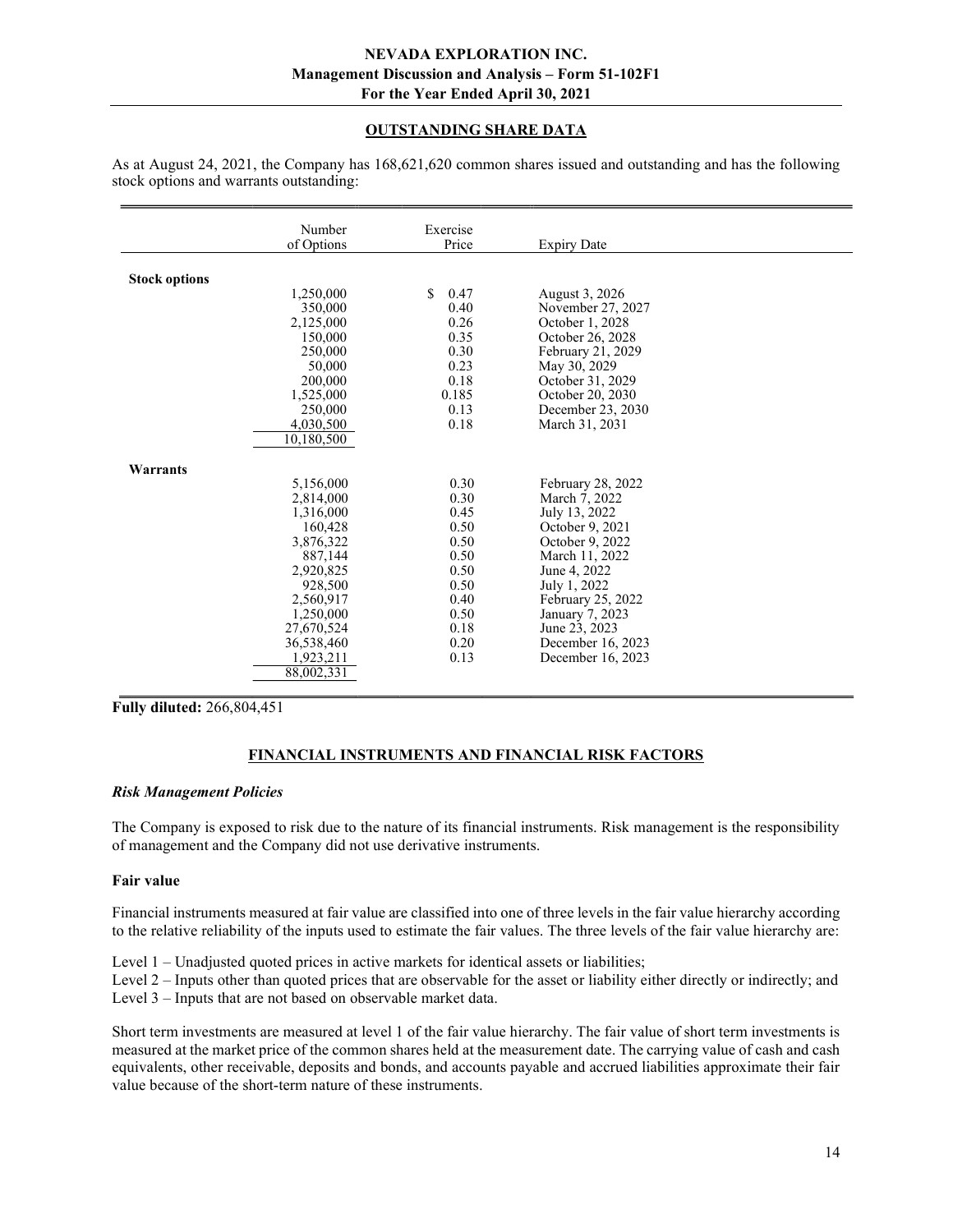# Financial risk factors

The Company's risk exposures and the impact on the Company's financial instruments are summarized below:

#### Credit risk

Credit risk is the risk of loss associated with a counterparty's inability to fulfill its payment obligations. The Company's credit risk is primarily attributable to cash and cash equivalents and deposits and bonds. Management believes that the credit risk concentration with respect to cash and cash equivalents, deposits and bonds is remote as it maintains accounts with highly-rated financial institutions.

## Liquidity risk

Liquidity risk is the risk that the Company will not be able to meet its financial obligations as they fall due. The Company manages liquidity risk through the management of its capital structure and financial leverage. It also manages liquidity risk by continuously monitoring actual and projected cash flows. The Board of Directors reviews and approves the Company's operating and capital budgets, as well as any material transactions out of the normal course of business.

As at April 30, 2021, the Company had a cash and cash equivalent balance of \$1,026,786 (2020 - \$49,174) to settle current liabilities of \$502,576 (2020 - \$315,929). As disclosed in Note 1, the Company will need to raise additional funds to meet its obligations as they come due. The Company believes that there is minimal liquidity risk as at April 30, 2021 and 2020 based on funds received subsequent to year end.

## Market risk

Market risk is the risk of loss that may arise from changes in market factors such as interest rates, foreign exchange rates and equity prices.

(a) Interest rate risk

 The Company is exposed to interest rate risk to the extent that the cash and cash equivalents maintained at the financial institutions is subject to floating rate of interest. The interest rate risks on cash and cash equivalents and deposits and bonds are not considered significant.

(b) Foreign currency risk

The Company is exposed to financial risk arising from fluctuations in foreign exchange rates and the degree of volatility of these rates. A significant portion of the Company's expenses is denominated in US dollars. Consequently, certain assets, liabilities and operating expenses are exposed to currency fluctuations. The Company does not use derivative instruments to reduce its exposure to foreign currency risk. Net assets denominated in foreign currency and the Canadian dollar equivalents as at April 30, 2021 are as follows:

|                                                             | USD                                  | <b>CDN</b>                      |
|-------------------------------------------------------------|--------------------------------------|---------------------------------|
| Current assets<br>Non-current assets<br>Current liabilities | \$<br>230,685<br>169,577<br>(41,600) | 283,396<br>208,328<br>(51, 106) |
|                                                             | 358,662                              | 440,618                         |

Based on the above net exposures as at April 30, 2021, and assuming all other variables remain constant, a 10% change in the value of the US dollar against the Canadian dollar would result in an increase/decrease of \$35,866 in comprehensive loss.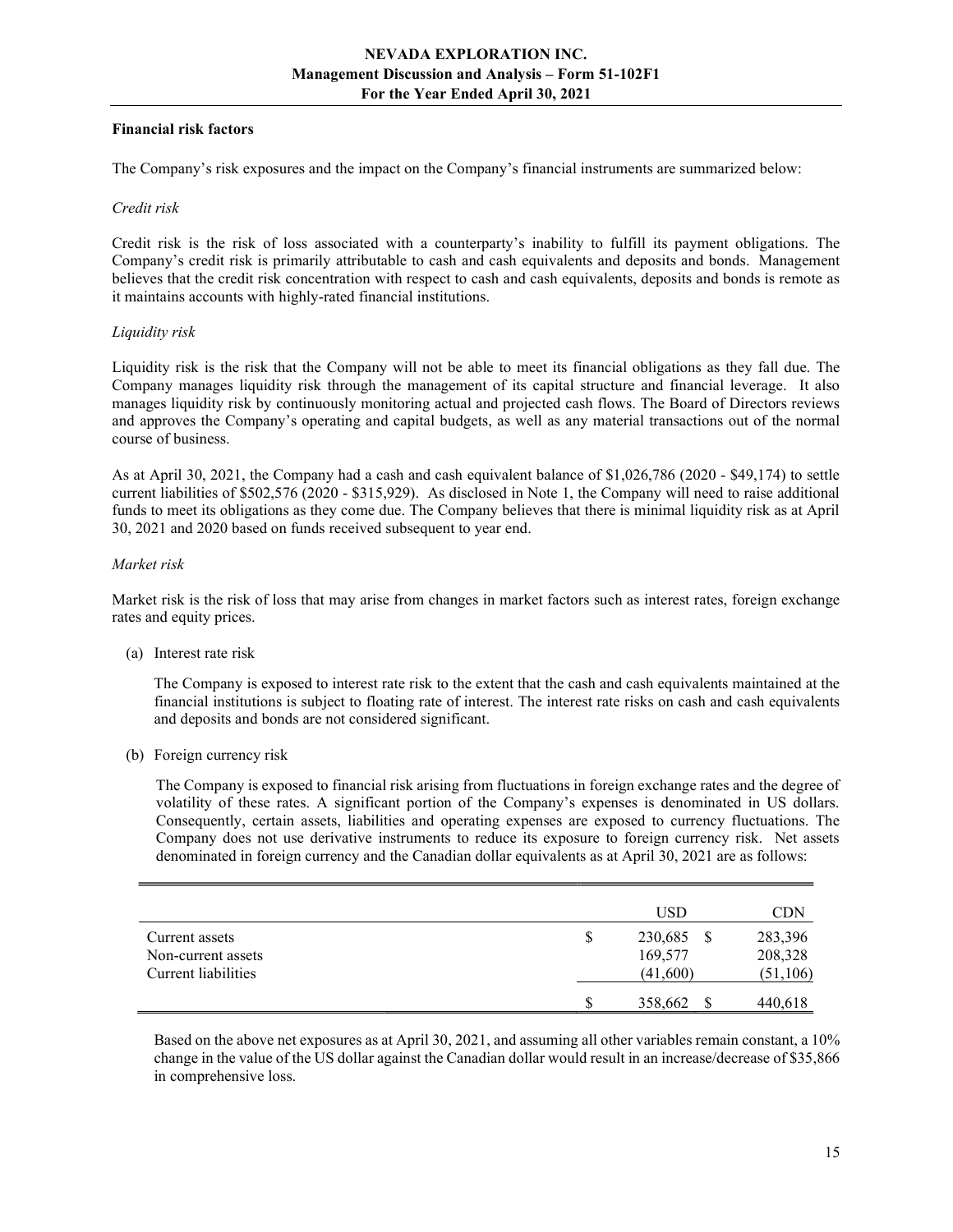# CAPITAL MANAGEMENT

In order to maintain its capital structure, the Company is dependent on equity funding and when necessary, raises capital through the issuance of equity instruments, primarily comprised of common shares and share purchase warrants. In the management of capital, the Company includes the components of equity as well as cash and cash equivalents.

The Company prepares annual estimates of exploration expenditures and monitors actual expenditures compared to the estimates to ensure that there is sufficient capital on hand to meet ongoing obligations. The Company's investment policy is to invest any excess cash in highly liquid short-term deposits with terms of one year or less and which can be liquidated after thirty days without interest penalty. The Company currently has insufficient capital to fund its exploration programs and is reliant on completing equity financings to fund further exploration. The Company is not subject to any externally imposed capital requirements.

There were no changes in the Company's approach to capital management during the year ended April 30, 2021.

# RISKS AND UNCERTAINTIES

In conducting its business of mineral exploration, NGE is subject to a wide variety of known and unknown risks, uncertainties and other factors which may affect the results, performance or achievement of the Company. Such risks and factors include, among others: risks related to the actual results of current and future exploration activities; future prices for gold, silver, and other commodities; environmental risks and hazards; the Company's lack of substantial revenue; the Company's ongoing need to raise money through equity financings; increases to operating, labour, and supply costs; and changes to government regulation, taxes, and fees. Although the Company attempts to identify and plan for these important factors that could affect results materially, the Company cautions the reader that the above list of risk factors is not exhaustive, and that there may be other factors that cause results to differ from anticipated, estimated, or intended results. Ultimately, there can be no guarantee that the Company will be successful in making an economic mineral discovery.

## LIST OF DIRECTORS AND OFFICERS

Wade A. Hodges, CEO and Director Dennis Higgs, Chairman and Director James Buskard, President Christina Blacker, CFO Dr. John E. Larson, Director Benjamin Leboe, Director

## CRITICAL ACCOUNTING ESTIMATES

The preparation of these consolidated financial statements requires management to make certain estimates, judgments and assumptions that affect the reported amounts of assets and liabilities at the date of the financial statements and the reported revenues and expenses during the period.

Significant assumptions about the future and other sources of estimated uncertainty that management has made at the end of the reporting period, that could result in a material adjustment to the carrying amounts of assets and liabilities in the event that the actual results differ from assumptions made, relate to, but are not limited to, the following:

- i) the estimated useful lives of equipment and intangible assets and the related amortization;
- ii) impairment of equipment;
- iii) valuation of share-based payments and warrants;
- iv) estimated amounts for environmental rehabilitation provisions; and
- v) going concern